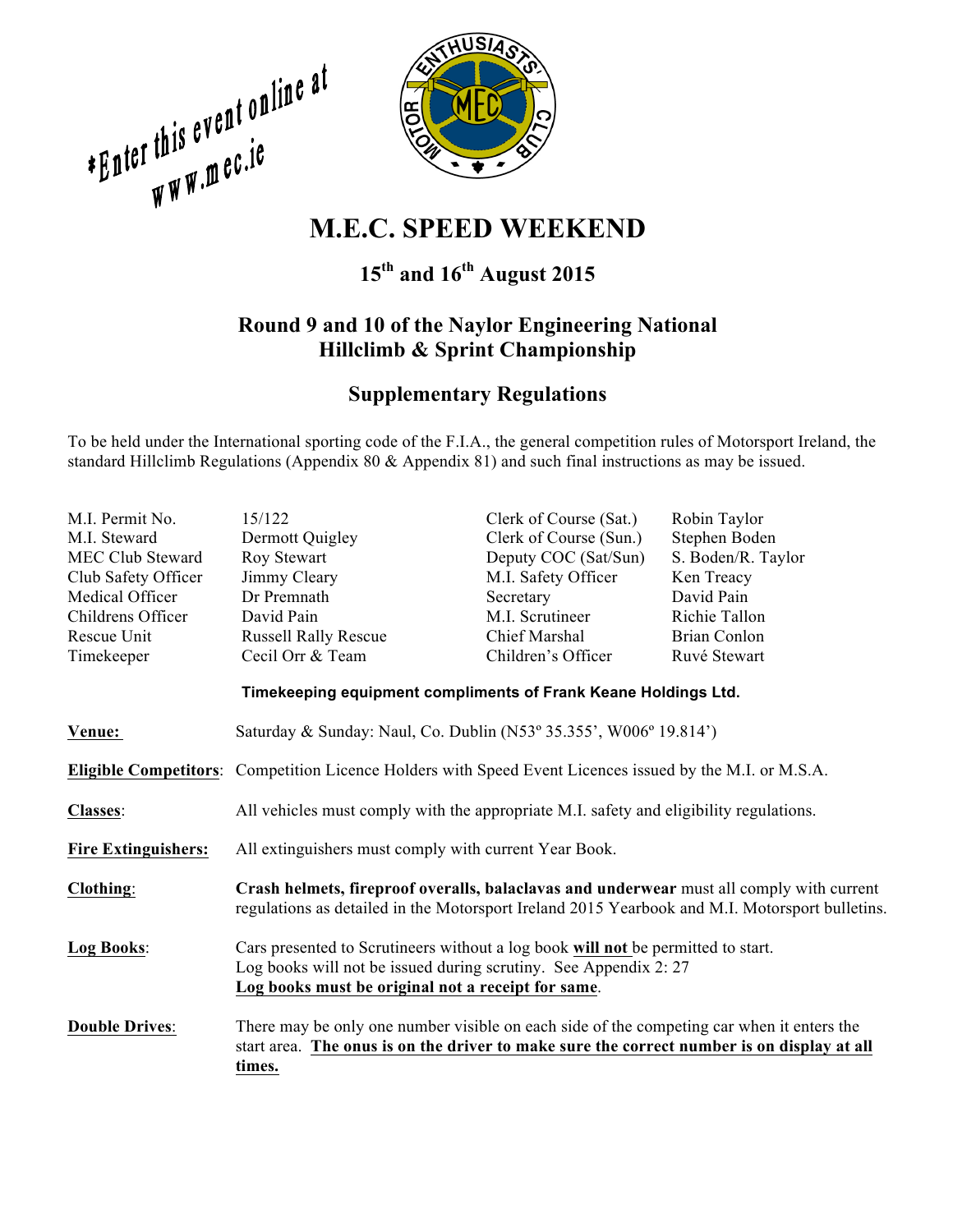| <b>Entries:</b>  | Closing date Wednesday $12^{th}$ August 2015. Send to the Club c/o Mr David Pain, 53<br>Dundela Park, Sandycove, Co.Dublin. Cheques payable to 'Motor Enthusiasts' Club Ltd'                                                                                                                                                                                                                                                                     |  |
|------------------|--------------------------------------------------------------------------------------------------------------------------------------------------------------------------------------------------------------------------------------------------------------------------------------------------------------------------------------------------------------------------------------------------------------------------------------------------|--|
|                  | <b>OR</b><br>*Online entry and payment can be made at www.mec.ie on or before 12 <sup>th</sup> August<br>2015                                                                                                                                                                                                                                                                                                                                    |  |
| Scrutiny:        | Scrutiny will commence at 8.00 a.m. on both days.                                                                                                                                                                                                                                                                                                                                                                                                |  |
| <b>Briefing:</b> | 10.15 am both days. Drivers should walk the road before drivers briefing                                                                                                                                                                                                                                                                                                                                                                         |  |
| Start:           | Start will be 11.00 a.m. on both days.                                                                                                                                                                                                                                                                                                                                                                                                           |  |
| <b>Awards:</b>   | Trophies will be presented to Fastest Time of the Day and $1st$ , $2nd$ and $3rd$ in each class on both<br>days. If there are sufficient entries, a Ladies award will be presented. The Telford Trophy<br>will be awarded to the overall winner with the fastest cumulative time for the two days.                                                                                                                                               |  |
| Prizegiving:     | Saturday and Sunday prize giving will be held in the paddock immediately after the event.                                                                                                                                                                                                                                                                                                                                                        |  |
| General:         | The onus is on the competitors to present themselves at the start line for each run.<br>Failure to be on the line in good time will result in the competitor missing the run.<br>Those wishing to double drive must identify themselves to the Secretary prior to<br>sign-on. Double drivers must adhere strictly to the conditions notified at drivers<br>briefing. The Clerk of the Course reserves the right to apply penalties as per GCR's. |  |

**Competitors are reminded that this event will be held on a closed public road and they should familiarise themselves with the course and the hazards involved before competing.**

## **As we do not wish to inconvenience residents, practising is strictly prohibited.**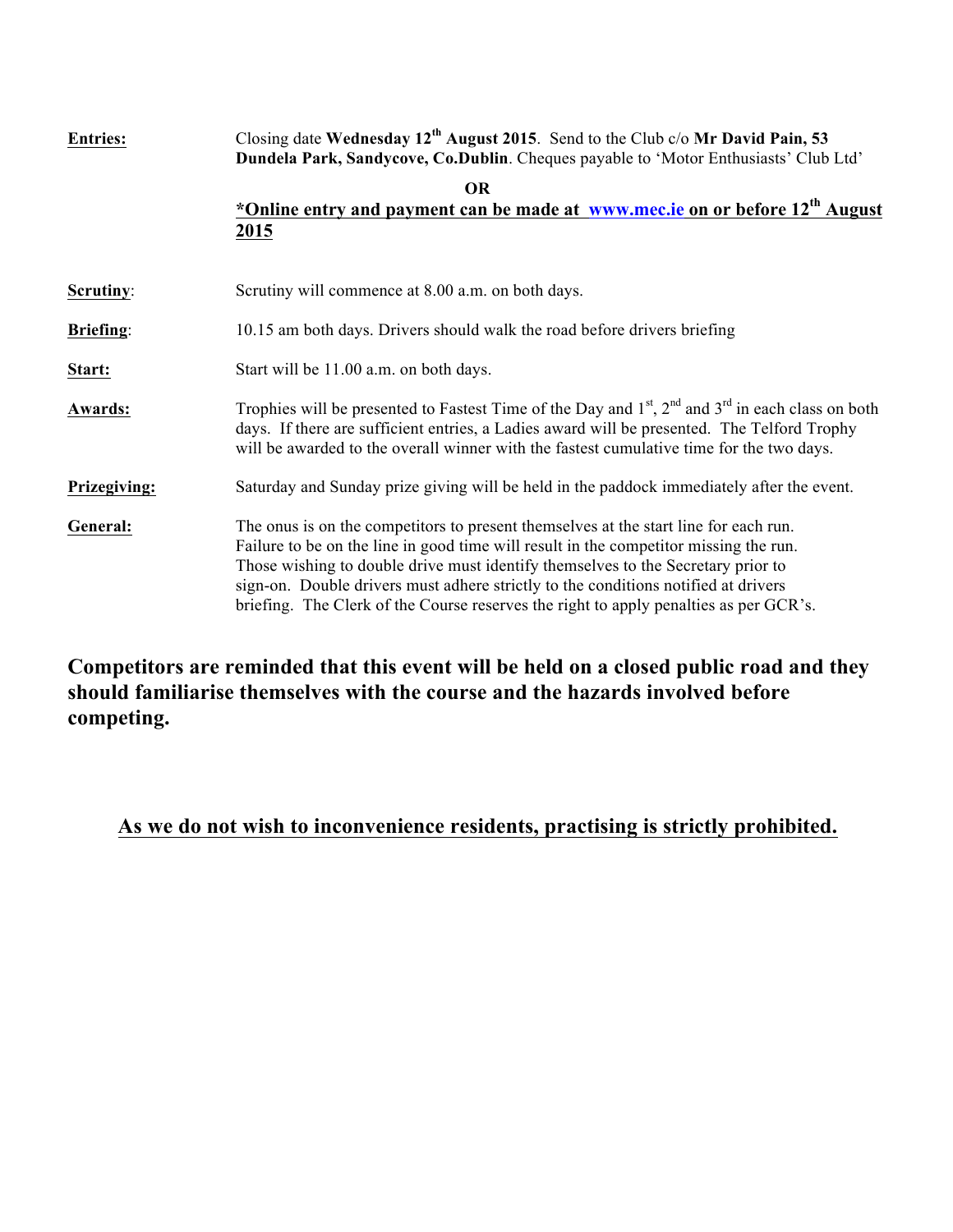

## **ENTRY FORM**

Please complete fully in block capitals

| Entrant:             |     |     | <b>Mobile Phone No.</b>                        |  |  |
|----------------------|-----|-----|------------------------------------------------|--|--|
| <b>Address:</b>      |     |     | E-mail address (must be legible)               |  |  |
| Comp. Licence No.    |     |     | <b>Usual Competition No.</b><br>(If on car)    |  |  |
| <b>One Day Only</b>  | Yes | No  | If Yes, which Day<br><b>Saturday</b><br>Sunday |  |  |
| <b>Double Drive:</b> | Yes | No. | If so, with whom:                              |  |  |

| <b>Car Make &amp; Model</b> | $\cap$ $\cap$<br>U.U. | <b>Class Entered</b> |
|-----------------------------|-----------------------|----------------------|
|                             |                       |                      |
|                             |                       |                      |
|                             |                       |                      |
|                             |                       |                      |

#### **CLASSES**

Definitions.

Production Saloon: Bodyshell as per originally manufactured. Modified Production Saloon: Bodyshell modified from originally manufactured but no section may be spaceframed.

GT & Sports Car: Production and non production GT and Kit Cars.

Turbo/supercharged: cc x 1.7 applies to classes 1, 2, 3A, 3B, 6, 8, 9.

Classes:

- (1A) Production saloons up to 1400cc.
- (1B) Fiat Cinquecento/Seicento cars as per published Technical Regulations.
- (2) Production saloons from 1401cc up to 1650cc.
- (3A) Production Saloons 1651 to 2050cc, Modified Production Saloons up to 2050cc, GT up to 1650cc and Sports Cars up to 1200cc.
- (3B) Production/Modified Saloons and Rally Cars over 2050cc, GT Cars over 1650cc, Sports Cars 1201 to 2050cc and 4WD Rally Cars/Production Saloons.
- (4) Classic Cars per HRCA regulations. (See Appendix 49) & FIA Appendix K.
- (5) Formula Ford 1600 / Classic Formula Ford 1600 as per Ford Motorsport regulations & Formula Vee as MI appendix 45 regulations.
- (6) 2050 Formula Libre. Single Seaters up to 2050cc having only one camshaft and Single Seaters up to 1650cc with two or more camshafts.
- (7) Libre / Sports Cars Unlimited and all other 4 wheel drive cars.
- (8) Rally cars up to 1650cc.
- (9) Rally cars 1651cc to 2050cc.

| <b>ENTRY FEES:</b>         | €120 per single day or €220 two days              |
|----------------------------|---------------------------------------------------|
| <b>Entries: Online at:</b> | www.mec.ie                                        |
| By post to:                | David Pain, 53 Dundela Park, Sandycove, Co Dublin |
|                            | Cheques payable to: Motor Enthusiasts' Club Ltd.  |